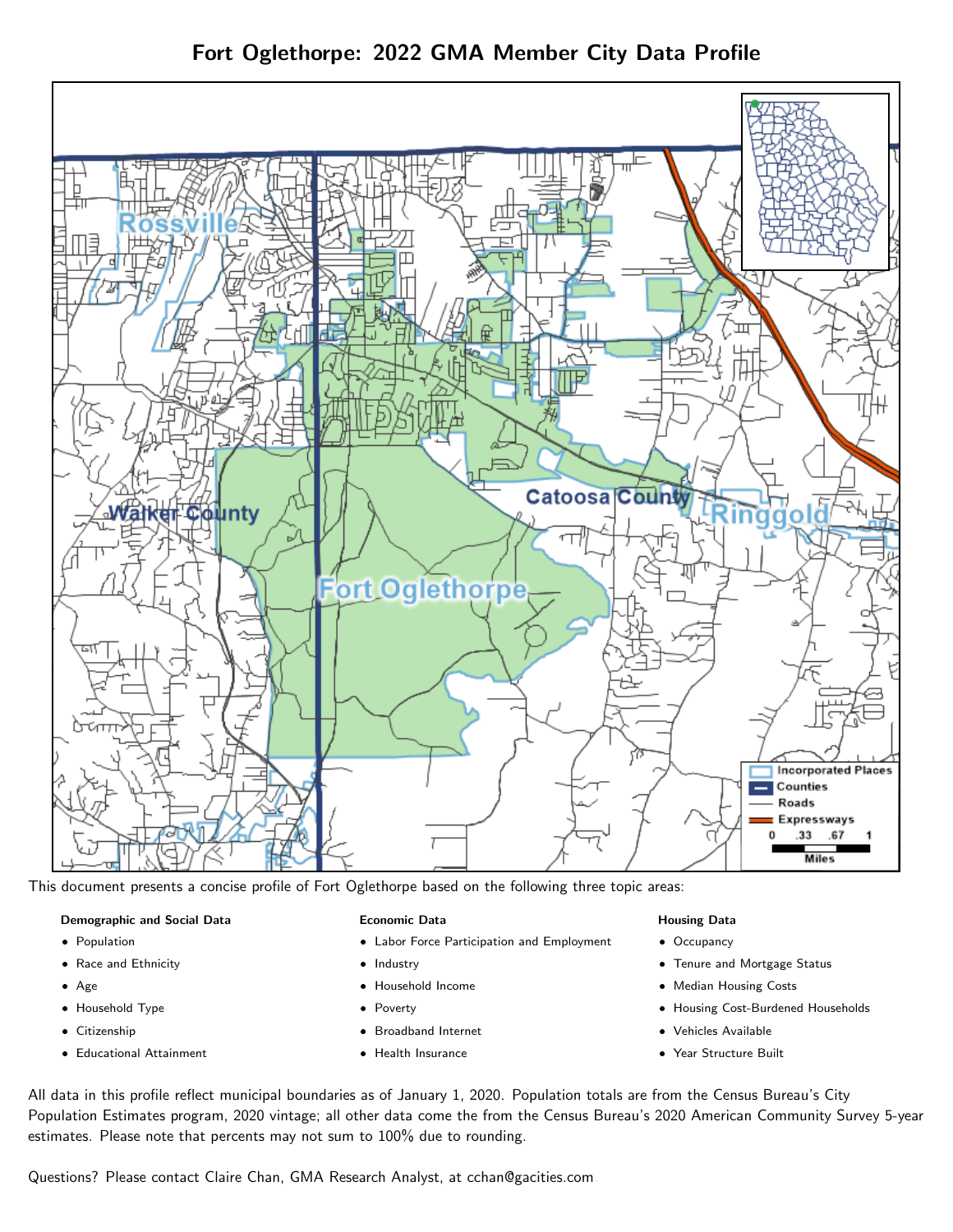# Fort Oglethorpe: Demographic and Social





**Citizenship** 



Source: American Community Survey, 2020 5-year estimates, table B05002 Source: American Community Survey, 2020 5-year estimates, table B15002

Race and Ethnicity



Source: U.S. Census Bureau, City Population Estimates, 2020 vintage Source: American Community Survey, 2020 5-year estimates, table B03002



Source: American Community Survey, 2020 5-year estimates, table B01001 Source: American Community Survey, 2020 5-year estimates, table B11001

### Educational Attainment



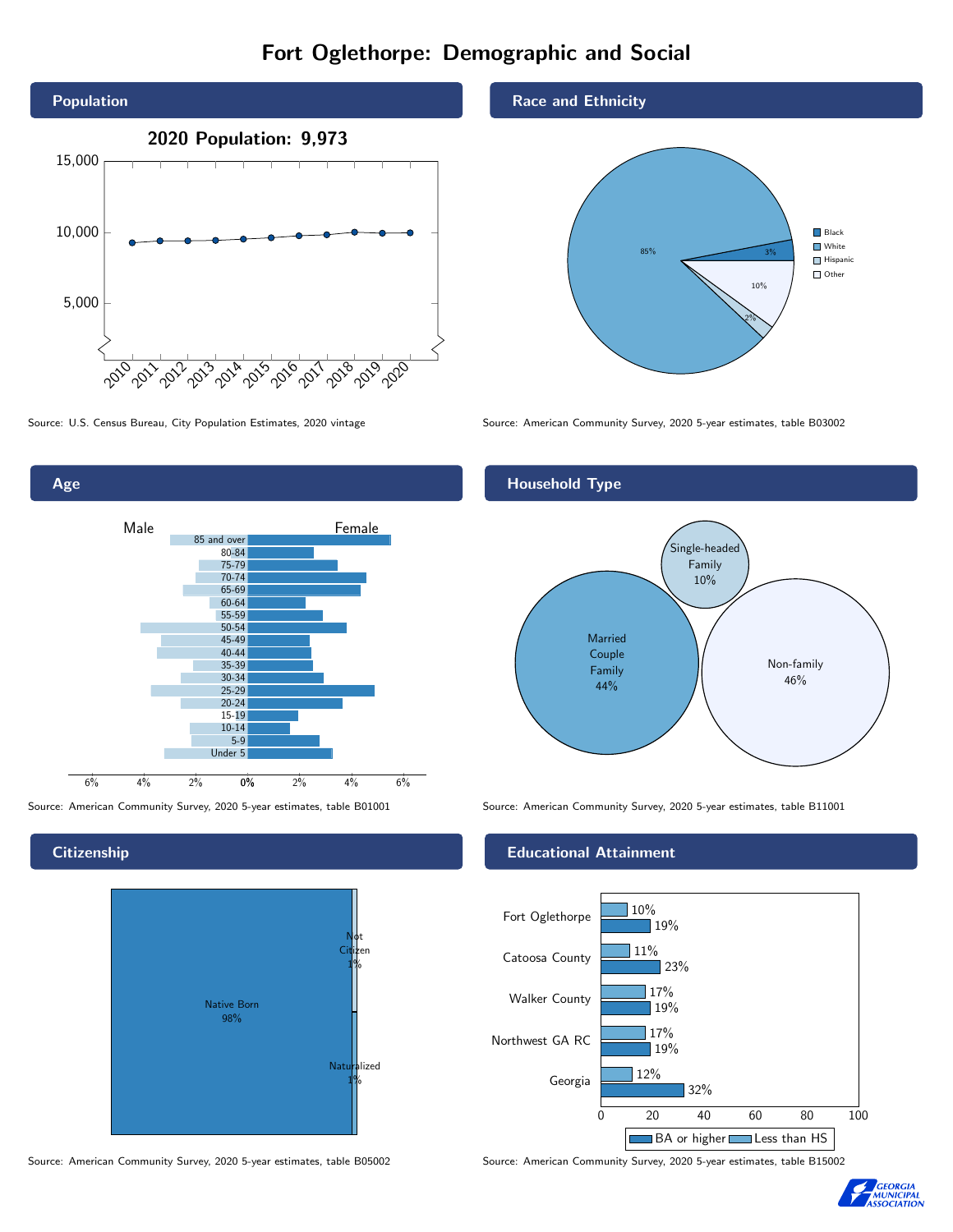# Fort Oglethorpe: Economic



Source: American Community Survey, 2020 5-year estimates, table B23001 Note: Unemployment rate is based upon the civilian labor force.

## Industry

| Agriculture, forestry, fishing and hunting, and mining      | $2\%$ |
|-------------------------------------------------------------|-------|
| Construction                                                | 12%   |
| Manufacturing                                               | 13%   |
| <b>Wholesale Trade</b>                                      | 2%    |
| Retail Trade                                                | 22%   |
| Transportation and warehousing, and utilities               | 3%    |
| Information                                                 | $0\%$ |
| Finance and insurance, real estate, rental, leasing         | 6%    |
| Professional, scientific, mgt, administrative, waste mgt    | 5%    |
| Educational services, and health care and social assistance | 22%   |
| Arts, entertainment, recreation, accommodation, food        | 6%    |
| service                                                     |       |
| Other services, except public administration                | 5%    |
| Public administration                                       | 2%    |

Source: American Community Survey, 2020 5-year estimates, table C24030



Source: American Community Survey, 2020 5-year estimates, tables B19013 and B19025 Source: American Community Survey, 2020 5-year estimates, table B17010

Broadband Internet No 22% Yes 78%

#### Health Insurance



Source: American Community Survey, 2020 5-year estimates, table B28002 Source: American Community Survey, 2020 5-year estimates, table B18135



## **Poverty**